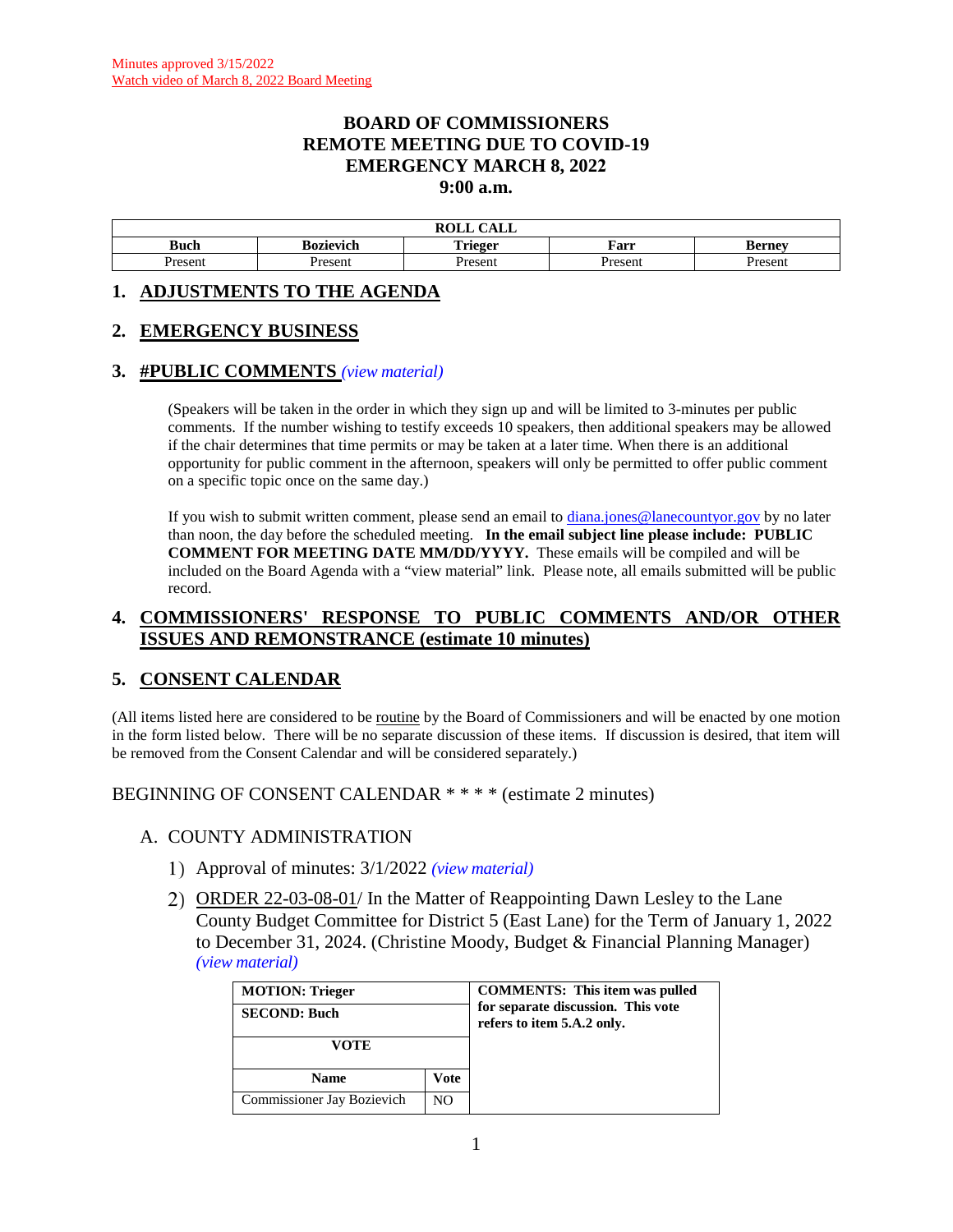| <b>Commissioner Laurie Trieger</b> | YES  |
|------------------------------------|------|
| <b>Commissioner Pat Farr</b>       | NΟ   |
| Commissioner Joe Berney            | YES  |
| <b>Commissioner Heather Buch</b>   | ⁄ ES |

### B. COUNTY COUNSEL

- ORDER 22-03-08-02/ In the Matter of Adopting Lane Manual Chapter 55 Relating to Unmanned Aircraft Systems (Drones). (James Chaney, Assistant County Counsel) *(view [material\)](http://www.lanecountyor.gov/UserFiles/Servers/Server_3585797/File/Government/BCC/2022/2022_AGENDAS/030822agenda/T.5.B.1.pdf)*
- ORDER 22-03-08-03/ In the Matter of Adopting Changes to Lane Manual Chapter 20 to Update the County Rules for Public Contracting. (James Chaney, Assistant County Counsel) *(view [material\)](http://www.lanecountyor.gov/UserFiles/Servers/Server_3585797/File/Government/BCC/2022/2022_AGENDAS/030822agenda/T.5.B.2.pdf)*

## C. HEALTH & HUMAN SERVICES

- ORDER 22-03-08-04/ In the Matter of Appointing One Member to the Mental Health Advisory/Local Alcohol and Drug Planning Committee. (Eve Gray, Director) *(view [material\)](http://www.lanecountyor.gov/UserFiles/Servers/Server_3585797/File/Government/BCC/2022/2022_AGENDAS/030822agenda/T.5.C.1.pdf)*
- ORDER 22-03-08-05/ In the Matter of Making a Sole Source Determination for Selection of White Bird Clinic to Provide City of Eugene Street Outreach Services and Delegating Authority to the County Administrator to Execute the Determination and Contract with the Sole Source Provider. (Eve Gray, Director) *(view [material\)](http://www.lanecountyor.gov/UserFiles/Servers/Server_3585797/File/Government/BCC/2022/2022_AGENDAS/030822agenda/T.5.C.2.pdf)*
- D. PUBLIC WORKS
	- ORDER 22-03-08-06/ In the Matter of Approving the Purchase of Land Adjacent to the Cottage Grove Transfer Station and delegating Authority to the County Administrator to Execute All Documents Require for the Purchase of this Property. (Jeff Orlandini, Waste Division Manager) *(view [material\)](http://www.lanecountyor.gov/UserFiles/Servers/Server_3585797/File/Government/BCC/2022/2022_AGENDAS/030822agenda/T.5.D.1.pdf)*
- E. SHERIFF'S OFFICE
	- ORDER 22-03-08-07/ In the Matter of Extending a Contract with Global Tel\*Link Corporation (GTL) and Adding \$64,000 for Complimentary Voice and Video Calls for Adults in Custody During the COVID-19 Pandemic and Delegating Authority to the County Administrator to Sign the Amendment. (Lt. Jason Moore) *(view [material\)](http://www.lanecountyor.gov/UserFiles/Servers/Server_3585797/File/Government/BCC/2022/2022_AGENDAS/030822agenda/T.5.E.1.pdf)*

| <b>MOTION: Trieger</b><br><b>SECOND: Berney</b><br>VOTE |             | <b>COMMENTS:</b> Item 5.A.2 was pulled,<br>this vote is a record of the full consent<br>calendar, minus item 5.A.2. |
|---------------------------------------------------------|-------------|---------------------------------------------------------------------------------------------------------------------|
| <b>Name</b>                                             | <b>Vote</b> |                                                                                                                     |
| Commissioner Jay Bozievich                              | YES.        |                                                                                                                     |
| Commissioner Laurie Trieger                             | <b>YES</b>  |                                                                                                                     |
| <b>Commissioner Pat Farr</b>                            | <b>YES</b>  |                                                                                                                     |
| <b>Commissioner Joe Berney</b>                          | <b>YES</b>  |                                                                                                                     |
| <b>Commissioner Heather Buch</b>                        | YES.        |                                                                                                                     |

## **6. SHERIFF'S OFFICE**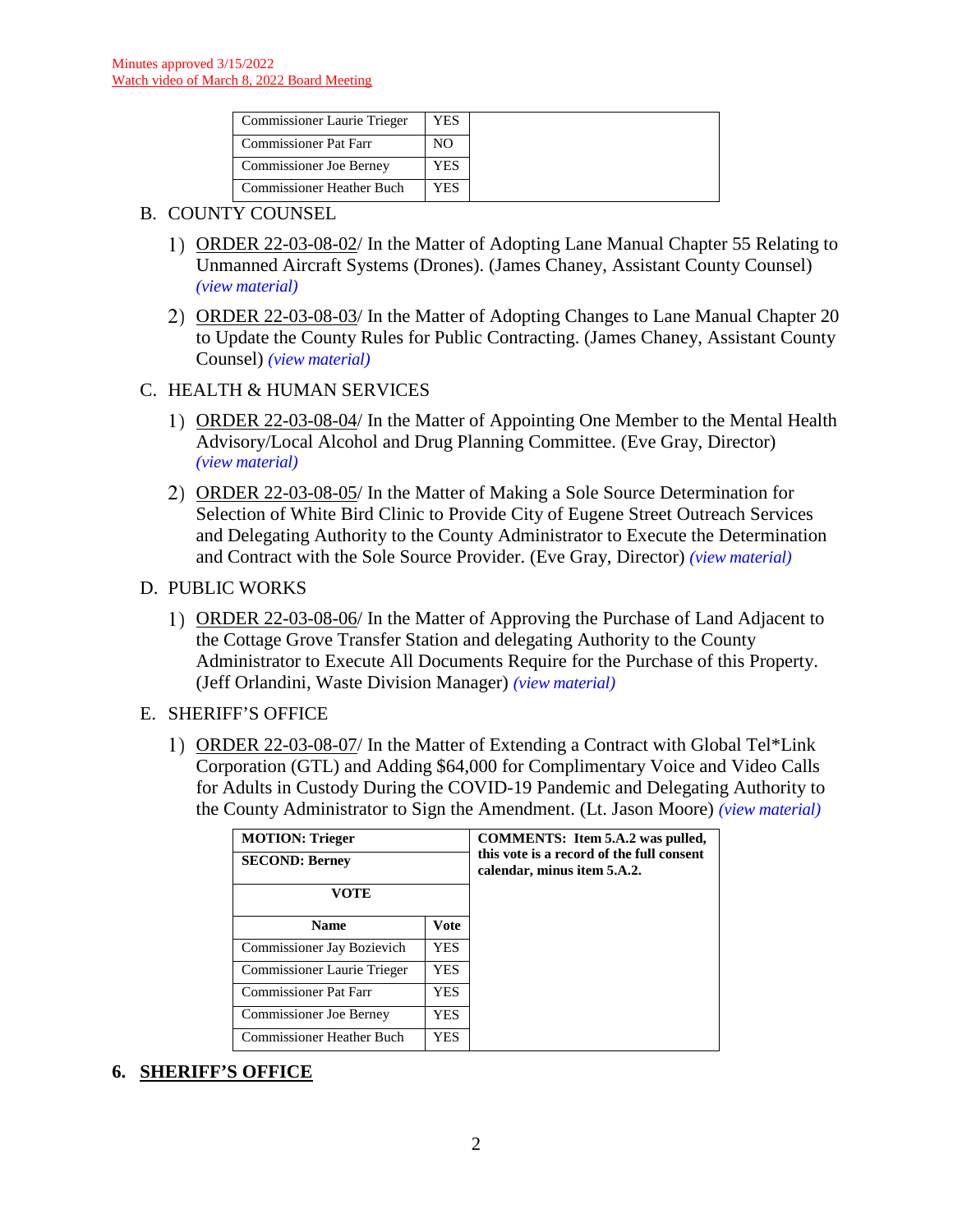A. ORDER 22-03-08-08/ In the Matter of Entering into Good Faith Contract Negotiations with Wellpath, LLC. (Capt. Clint Riley; Lt. Greg Rice) (estimate 30 minutes [15/15]) *(view [material\)](http://www.lanecountyor.gov/UserFiles/Servers/Server_3585797/File/Government/BCC/2022/2022_AGENDAS/030822agenda/T.6.A.pdf)*

| <b>MOTION: Berney</b>          |             | <b>COMMENTS:</b> |
|--------------------------------|-------------|------------------|
| <b>SECOND: Bozievich</b>       |             |                  |
| <b>VOTE</b>                    |             |                  |
| <b>Name</b>                    | <b>Vote</b> |                  |
| Commissioner Jay Bozievich     | YES.        |                  |
| Commissioner Laurie Trieger    | YES.        |                  |
| Commissioner Pat Farr          | YES.        |                  |
| <b>Commissioner Joe Berney</b> | YES.        |                  |
| Commissioner Heather Buch      | YES.        |                  |

## **7. COUNTY COUNSEL**

A. Announcements

# **8. COUNTY ADMINISTRATION**

A. ORDER 22-03-08-09/ In the Matter of Authorizing the County Administrator to Sign Agreements with City of Eugene and Peterson Pacific Corp to Approve an Enterprise Zone Property Tax Exemption Request. (Austin Ramirez, Community and Economic Development; Jenna Cusimano, Community and Economic Development Management Analyst) (estimate 70 minutes [35/35]) (**10:00 a.m. Time Certain**) *(view [material\)](http://www.lanecountyor.gov/UserFiles/Servers/Server_3585797/File/Government/BCC/2022/2022_AGENDAS/030822agenda/T.8.A.pdf)*

| <b>MOTION: Buch</b> |  |
|---------------------|--|
|                     |  |
|                     |  |
| <b>Vote</b>         |  |
| <b>YES</b>          |  |
| YES.                |  |
| <b>YES</b>          |  |
| YES                 |  |
| <b>YES</b>          |  |
|                     |  |

- B. REPORT/ Travel Lane County Semi Annual Report. (Kari Westlund, President and CEO) (estimate 30 minutes [20/10]) *(view [material\)](http://www.lanecountyor.gov/UserFiles/Servers/Server_3585797/File/Government/BCC/2022/2022_AGENDAS/030822agenda/T.8.B.pdf)*
- C. Announcements

# **9. COMMISSIONERS' BUSINESS**

- A. Announcements
- **B.** Future Board Assignment Requests

# **10. REVIEW ASSIGNMENTS**

## **11. EXECUTIVE SESSION as per ORS 192.660**